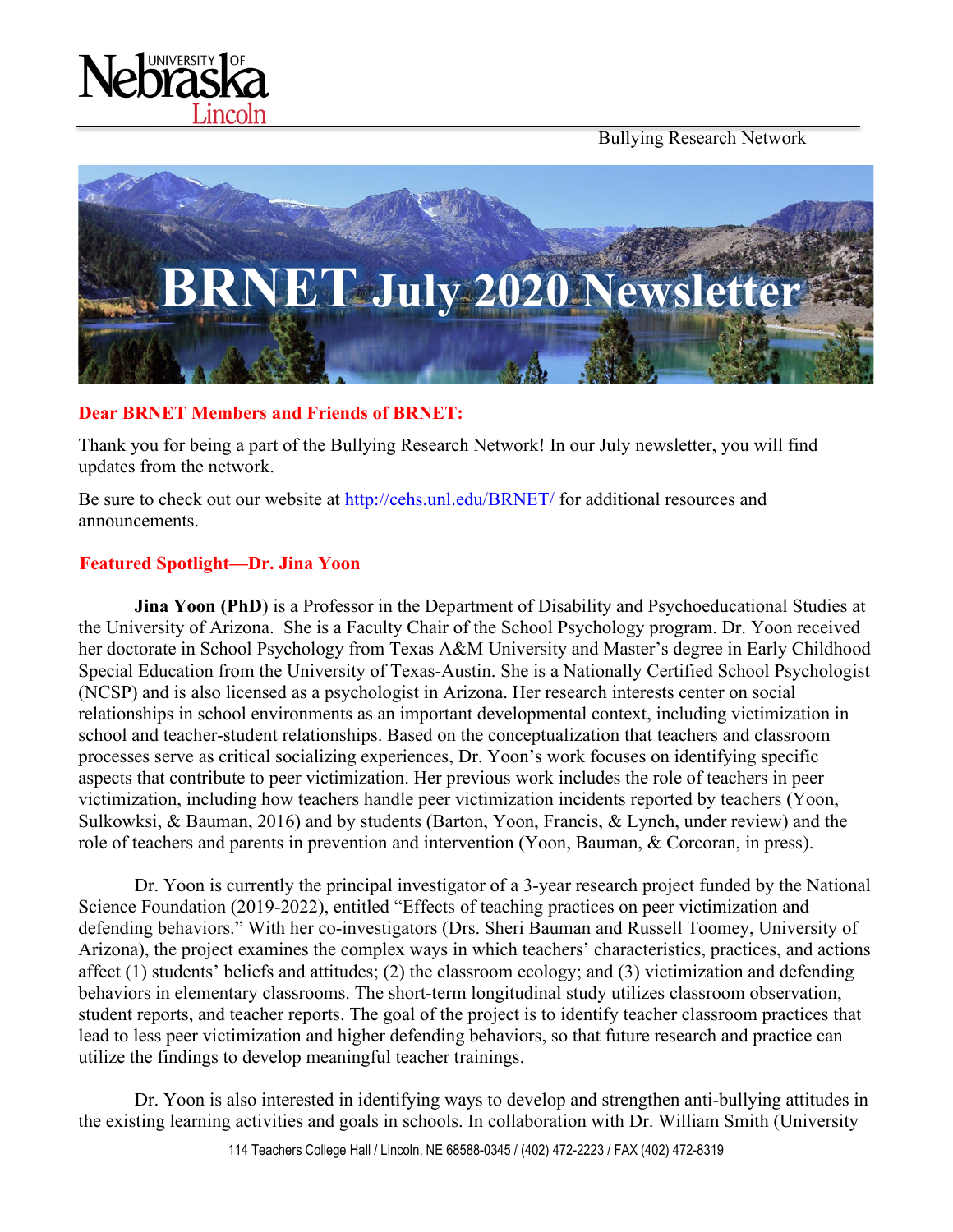of Arizona), she is investigating social studies as a potential area of bullying prevention and intervention. The goal of this project is to examine the extent to which current social studies curriculum promote antibullying values and attitudes in middle school classrooms and to develop supporting materials for social studies teachers that can be incorporated into existing lesson plans. The project has finished the phase one of interviewing social studies teachers individually and is analyzing qualitative data; the phase two will involve curriculum reviews and development of supporting materials in 2020-2021.

## **Selected Publications**

- Yoon, J., Bauman, S., & Corcoran, C. (In press). Role of adults in prevention and intervention of peer victimization. In L. Rosen, S. Scott, & S. Kim (Eds.) *Bullying in my eyes: Understanding the vantage point of the bully, victim, and bystander*
- Barton, D., Yoon, J., Francis, C., & Lynch, E. (under review). Teacher responses to peer victimization: A qualitative study of student perspectives.
- Yoon, J., Sulkowski, M., & Bauman, S. (2016). Teachers' responses to bullying incidents: Effects of teacher characteristics and contexts. *Journal of School Violence, 15, 91-113.* doi: 10.1080/15388220.2014.963592
- Yoon, J., & Bauman, S. (2014). Teachers: A critical but overlooked component of bullying prevention and intervention. *Theory into Practice, 53,* 308-314.doi: 10.1080/00405841.2014.947226
- Yoon, J., & Barton, E. (2008). The role of teachers in school violence and bullying prevention. In T. Miller (Ed.), *School Violence Primary Prevention* (pp. 249- 275). Springer: London.

# **NEW BRNET Article Sharing Policy**

BRNET has very recently changed our policy regarding sharing BRNET members' articles in our newsletters. Due to the lack of consistency across publishers regarding the permissibility of sharing full articles via email (e.g., [Elsevier's Policy,](https://www.elsevier.com/authors/journal-authors/submit-your-paper/sharing-and-promoting-your-article) [APA's Policy\)](https://www.apa.org/about/contact/copyright/), we are now opting to share our members' citations (including the DOI link, if possible) and the article abstracts.

We appreciate how willing BRNET members have been in sharing their important research; we would like to continue this communication. If you would like to share research articles to be highlighted in our monthly newsletters, please email Alia Noetzel at [bullyresearchnet@gmail.com](mailto:bullyresearchnet@gmail.com) with the following information:

- Your article citation (with a link to the DOI, if possible)
- Your article abstract
- Your email (so individuals who receive our newsletter can request further information, if desired)

Please let us know if you have any questions!

### **BRNET New Members!**

BRNET has a current total of 242 members! Welcome to the BRNET, **Drs. Romera & Viejo**!

### **New Friends of BRNET!**

BRNET has a current total of 84 'Friends!' Welcome, **Thomas Keith**!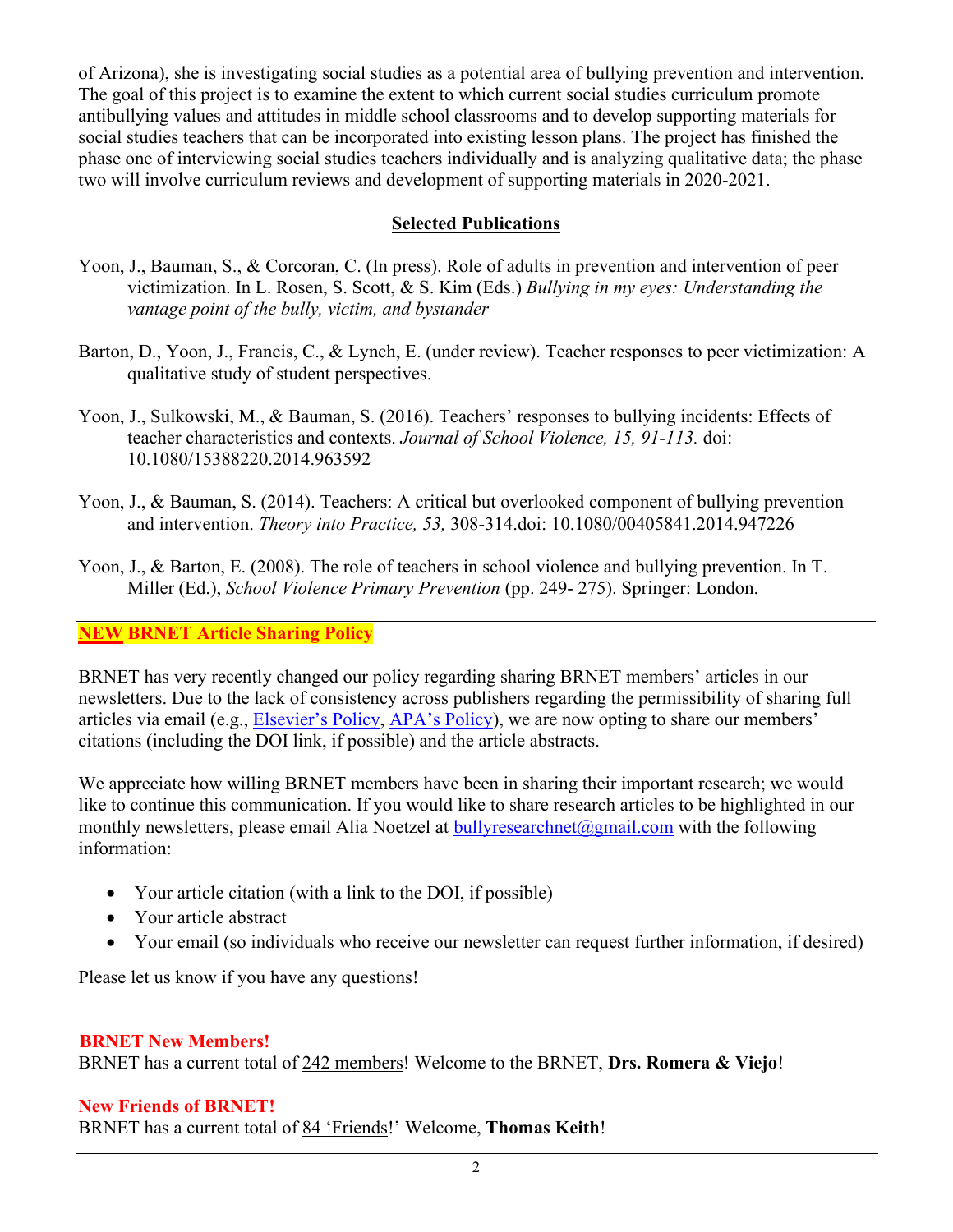Please send recommendations for potential BRNET members (i.e., faculty, researchers, and clinicians who are conducting research on bullying or related topics) to Drs. Shelley Hymel, Susan Swearer, or to [bullyresearchnet@gmail.com.](mailto:bullyresearchnet@gmail.com)

*If you have recently joined BRNET and have not yet provided your information, please send the following to [bullyresearchnet@gmail.com.](mailto:bullyresearchnet@gmail.com)*

- 1) contact information that can be posted on the website;
- 2) a brief biography of you and your work;
- 3) a list of current/ongoing projects in this area;
- 4) an annotated bibliography of your work in this area (i.e., full reference plus a few sentences about the work), and;
- 5) relevant web-based links you would like to share.

#### **Friends of BRNET**

Friends of BRNET is a group of graduate students, administrators, parents, and individuals who are interested in learning more about the Bullying Research Network. Friends of BRNET receive our monthly e-newsletter. If you are interested in becoming a Friend of BRNET or want to refer someone to Friends of BRNET, please email Alia Noetzel, the BRNET Coordinator, at [bullyresearchnet@gmail.com](mailto:bullyresearchnet@gmail.com) with the following information: name, title, address, and email address.

#### **BRNET Member Grant/Funding Announcements**

Receipt of funding facilitates the BRNET mission to conduct interdisciplinary research related to bullying and aggression, with particular attention being paid to the link between basic and applied research. Thus, the BRNET directors are excited to offer members a new opportunity to share grants (and other sources of funding) they have received for their research projects.

Funding varies across countries and is not limited to federal grants. If you are interested in sharing your grants or funding with other BRNET members, please send an abstract of the research funding along with the funding source to bully research net  $\omega$  gmail.com and we will post the information on our website.

### **BRNET MEMBER ANNOUNCEMENTS**

#### **(1) Author Exchange—BRNET Member Publications**

BRNET member, Dr. Parada, recently published a paper in the Journal of Interpersonal Violence. Please see attached PDF and citation below. Additionally, please contact Dr. Parada at [\(r.parada@westernsydney.edu.au\)](mailto:r.parada@westernsydney.edu.au) for additional information.

Balan, R., Dobrean, A., Balazsi, R., Parada, R. H., & Predescu, E. (2020). The Adolescent Peer Relations Instrument-Bully/Target: measurement invariance across gender, age, and clinical status. *Journal of interpersonal violence*, 0886260520922350.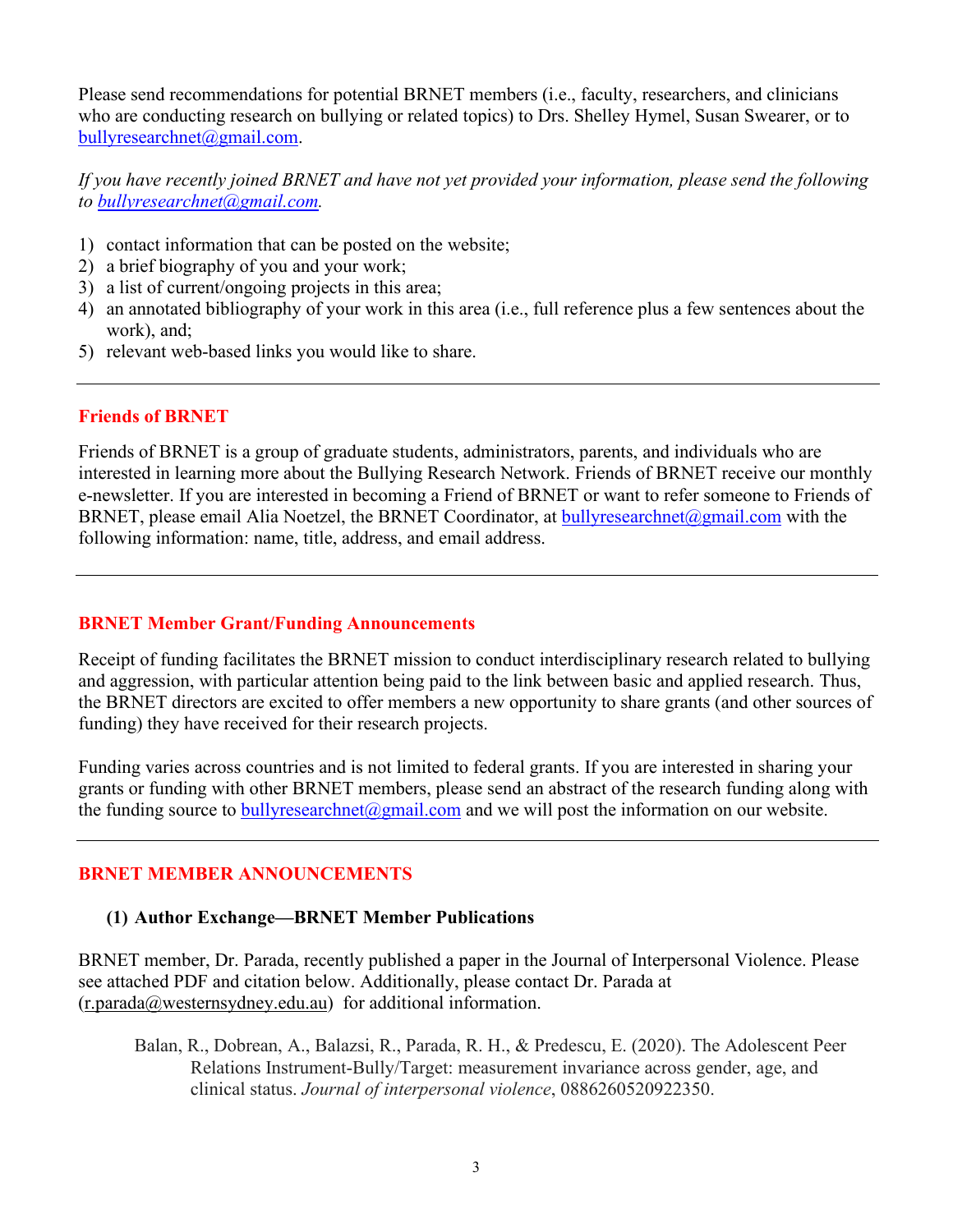BRNET member, Dr. deLara, recently composed a paper, soon to be published in the Journal of Interpersonal Violence. Please see attached PDF and citation below. Additionally, please contact Dr. deLara [\(edelara@syr.edu\)](mailto:edelara@syr.edu) for additional information.

deLara, E. W. (in press). Family Bullying in Childhood: Consequences for Young Adults. *Journal of Interpersonal Violence* (soon to be available online).

BRNET member, Dr. Nassem, recently published two books. Please see the citations and links below:

- Nassem, E. and Kyriacou, C. (2020) 'Dealing with bullying in schools'. Forthcoming for the *Fabián Society Education Group Essays.* Accepted for publication. Available at: <https://www.bulliedvoices.com/publications/115-dealing-with-bullying-in-schools.html>
- Kyriacou, C. & Nassem, E. (2020). Book Review-The Teacher's Guide to Resolving School Bullying: Evidence-Based Strategies and Pupil-Led Interventions. *The Psychology of Education Review.* [https://shop.bps.org.uk/the-psychology-of-education-review-vol-44-no-](https://shop.bps.org.uk/the-psychology-of-education-review-vol-44-no-1-spring-2020.html)[1-spring-2020.html](https://shop.bps.org.uk/the-psychology-of-education-review-vol-44-no-1-spring-2020.html)

## **(2) Early Career Award for Scholarship on Bullying Abuse Preventon**

The Alberti Center for Bullying Abuse Prevention at the University at Buffalo, State University of New York is pleased to announce an early career award competition in support of our mission to reduce bullying abuse in schools and in the community by contributing knowledge and providing evidence-based tools to effectively change the language, attitudes and behaviors of educators, parents, students and society.

This award will recognize an individual who has made exemplary scholarly contributions to the field of bullying abuse prevention and conducted research that has the potential to influence practice and policy. Applications are invited from early career professionals (no more than seven years from receiving doctoral degree) from psychology, education or a related field who work in an accredited college or university setting. The recipient of this award will receive a plaque and \$1,000.

The application deadline is **July 17, 2020 at 11:59PM ET**. Please refer to the following website for more details and application instructions: [http://ed.buffalo.edu/alberti/about/early-career-award.html.](http://ed.buffalo.edu/alberti/about/early-career-award.html)

# **(3) Post-Doctoral Job Opening**

The [Social-Emotional Development Research Group \(SED-RG\)](http://sedrg.ca/) in the Department of Educational and Counselling Psychology at McGill University, directed by Dr. Chiaki Konishi, is currently seeking a competent Postdoctoral Researcher (PDR) in research investigating social and emotional experiences and bullying at school and factors associated with them. Please see the full posting attached.

Please feel free to share this posting with your colleagues and/or students.

# **(4) Save the Date—Workshop on Aggression 2020 in Turku, Finland**

The 25th Workshop on Aggression will take place on **November 13-14, 2020** in Turku, Finland, with the overarching theme "Prevention of aggression and violence among and against youth." Please come to meet researchers studying bullying, dating violence, online abuse and grooming, child maltreatment, and other types of aggression, and evidence-based prevention of these global challenges. This workshop is hosted by BRNET member, Dr. Christina Salmivalli. Please visit the official website for conference